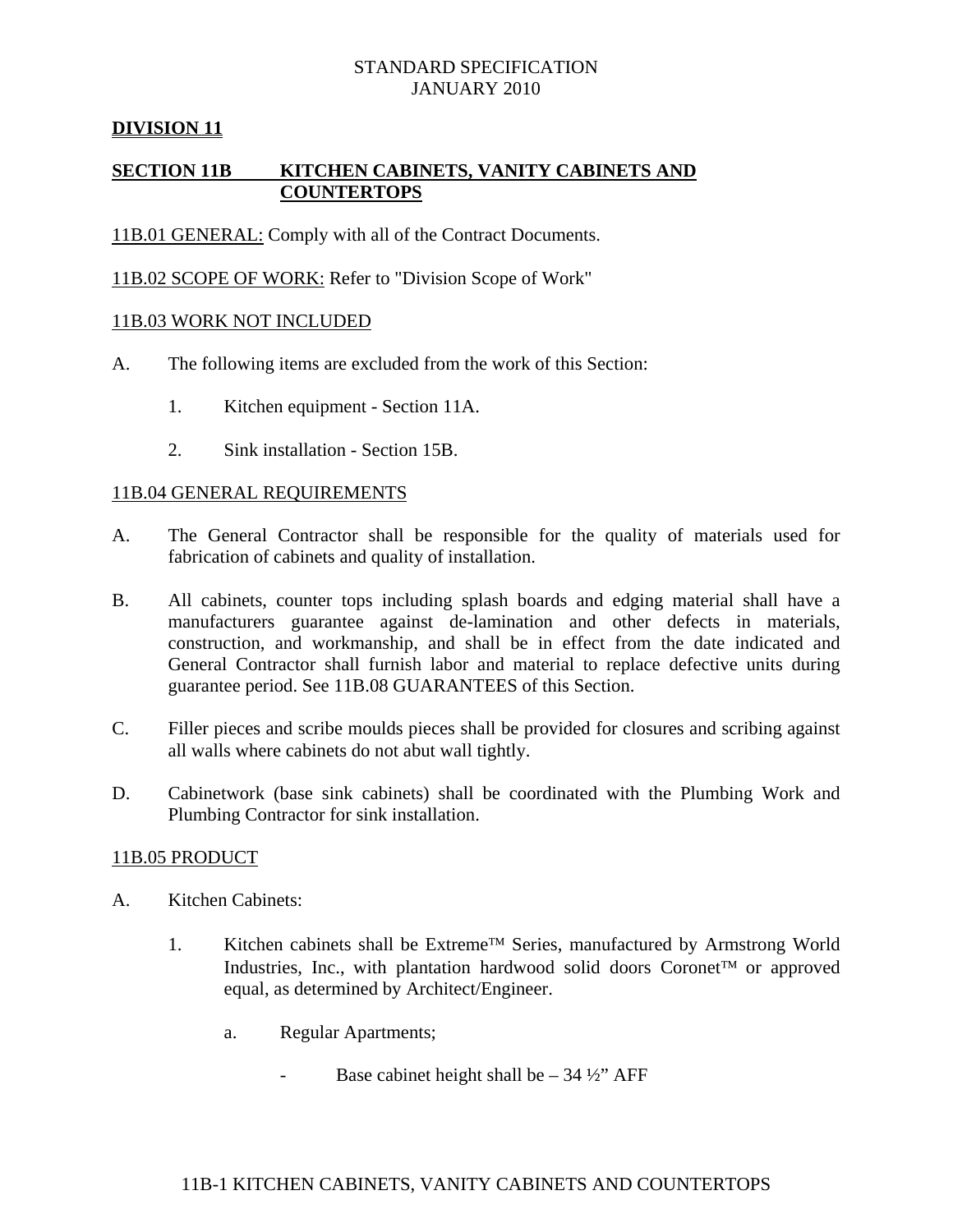- b. Handicap Adaptable Apartments;
	- Base cabinet height shall be  $32 \frac{1}{2}$ " AFF
- B. Vanity Cabinets:
	- 1. Vanity cabinets shall be:
		- a. Regular Apartments; V2421 Series, as manufactured by Direct Builders Supply a Division of CNC Associates Inc., or approved equal, as determined by Architect/Engineer.
		- b. Handicap Adaptable Apartments; HAV2421 Series, as manufactured by Direct Builders Supply a Division of CNC Associates Inc., or approved equal, as determined by Architect/Engineer.
- C. Lumber shall be of the best grade obtainable of the respective kinds, as defined by the rules of the recognized associations of lumber manufacturers producing the materials herein specified and shall be thoroughly dried to moisture content of 6 percent.
- D. Plywood shall conform to latest U.S. Product Standard, and shall be interior type, hardwood plywood, bonded with exterior glue for all components of the cabinets and counter tops where plywood is specified. Plywood grades shall suitable for cabinet interiors including shelves, tops, sides and bottoms.
- E. Plastic laminate shall be standard decorative laminate post-forming type, Wilsonart Type 350, manufactured by Wilsonart<sup>®</sup> Laminate or approved equal with colors and patterns selected by Architect/Engineer.

Plastic laminate physical characteristics:

- 1. Sheet thickness: 0.039" (1.00 mm) plus/minus 0.005" (0.127 mm)
- 2. Exceeding performance requirements of NEMA LD 3-1995 Grade HGP.
- 3. Surface burning characteristics in accordance with ASTM E 84; unbonded:
	- a. Flame spread 60
	- b. Smoke developed 35

### 11B.06 CONSTRUCTION OF KITCHEN CABINETS

A. Wall and base cabinets shall be of the same construction and outside appearance, and must have:

# 11B-2 KITCHEN CABINETS, VANITY CABINETS AND COUNTERTOPS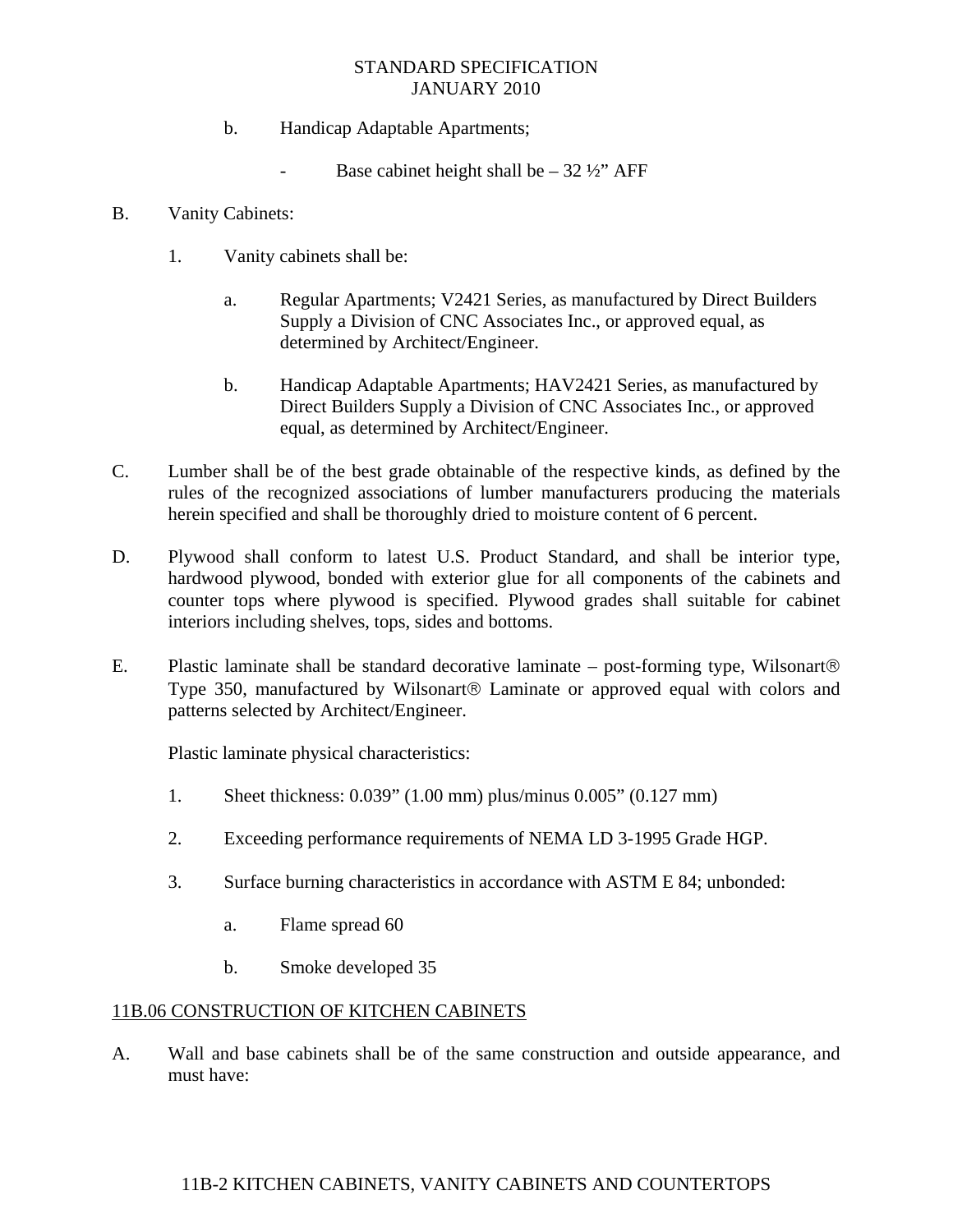- 1. Front Frame:
	- a. Cabinets shall be constructed with front frame members of sound kiln dried hardwood.
	- b. Front frame shall be 3/4" nominal thickness. All frame members shall be mortise and tenon or bore and dowel construction joinery reinforced with glue and nails.
	- c. Frame components;
		- Stiles 1 1/2" wide
		- Mulls 3" wide
		- Rails 1 3/4" wide
	- d. Stiles and top and bottom rails dadoes to receive ends, tops and bottoms
	- e. After assembly front face of the frame shall be drum sanded to ensure smooth surfaces, free of machine marks and defects.
	- f. End rails of face frame shall be grooved to receive end panels as herein specified and attachment shall be effected through the use of glue blocks stapled to the inside of face member and end panel or by other approved methods.
- 2. End Panels:
	- a. End panels shall be 1/2" thick, multi-ply Type 1 exterior glue hardwood plywood, dadoes to receive tops and bottoms. Ends are inserted into dado in face frame and recessed 3/16" and rabbeted to receive backs.
	- b. Exposed\* end panels to receive oak veneer on exterior surface of the panel.
	- \* NOTE: Unexposed cabinet ends are defined as those which abut adjoining cabinets or walls for their full depth, with the space covered by a closure molding; all other conditions are considered to be exposed cabinet ends.
	- c. End panels shall stop 3 1/2" above finished floor.
- 3. Back Panels:
	- a. Backs of cabinets shall be 1/4" thick softwood plywood attached to minimum size 3/4" x 3 1/2" solid wood hanging rails, which shall be mortised to receive back panel.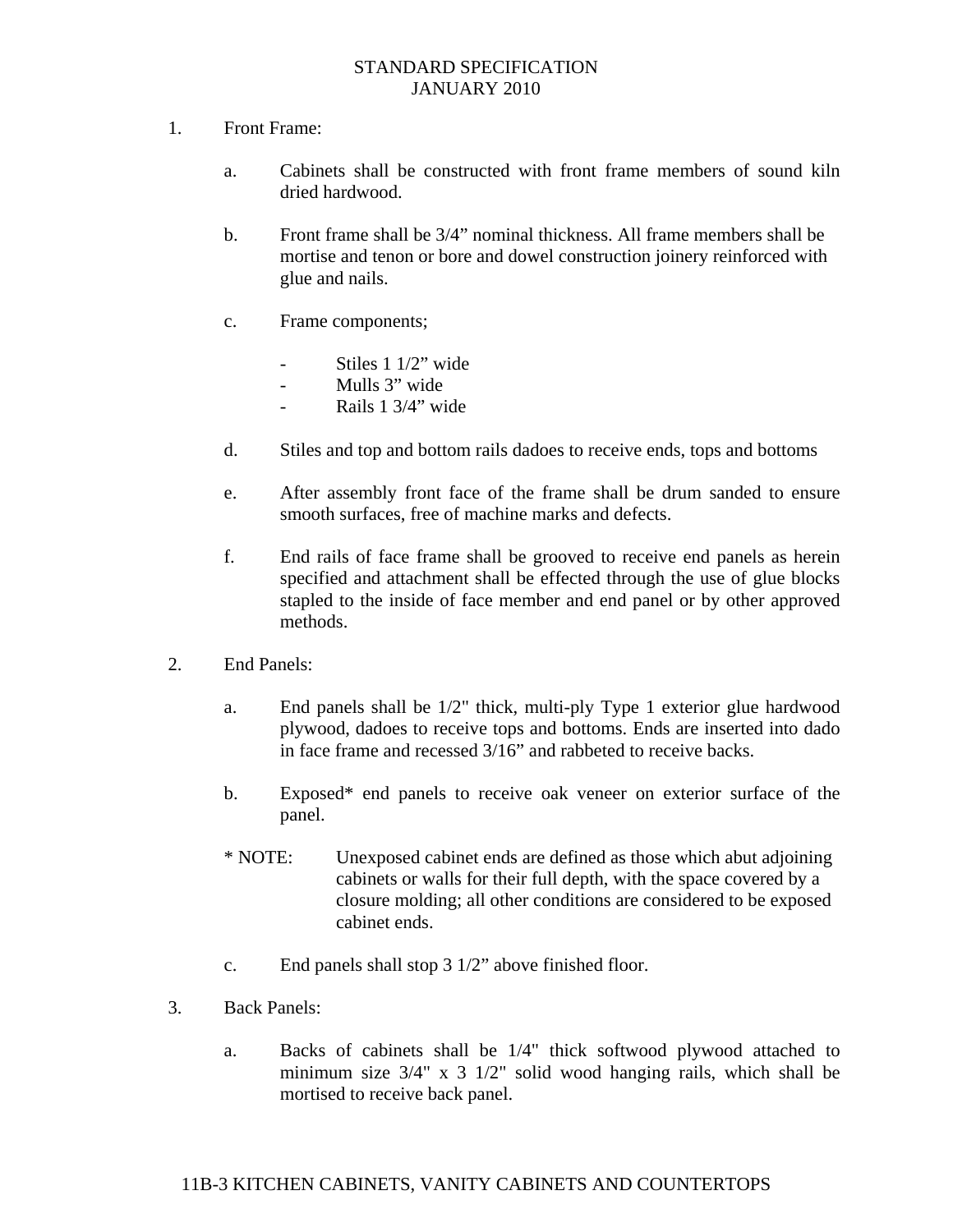- NOTE: Back panel for sink base cabinets shall require cutouts for piping.
- b. As an alternate, bottom of back panel may overlap, and be glued/stapled to a minimum size 3/4" x 1 5/8" solid wood bottom rail.
- 4. Shelves:
	- a. Cabinet shelves shall be 1/2" thick, multi-ply hardwood plywood, 10 7/8" deep with hardwood veneer banded front edge. Shelves are fixed into dadoes in end panels on all cabinets.
	- b. Two shelves for wall cabinets shall be provided (except those above refrigerators, which do not require any shelves), half shelf for base cabinets and none for sink cabinets.
- 5. Doors:
	- a. Doors shall be square raised solid panel door Coronet<sup>TM</sup>,  $3/4$ " thick solid oak or plantation hardwood.
	- b. Doors shall be routed to give a raised panel-in-frame appearance and they shall have all edges shaped to form lip, which will permit opening of door with fingertip. All edges shall be sanded smooth prior to final finish.
	- c. Doors shall be able to be opened freely 180 degrees.
- 6. Cabinet Top/Bottoms:
	- a. Top/Bottoms of base cabinets shall be 1/2" multi-ply hardwood plywood with exterior glue. Tops and bottoms let into end panels, front rails and hang rails, glued and stapled.
	- b. Bottoms are supported at rear of base cabinets by 1/2" thick multi-ply hardwood plywood.
- 7. Toe Board:
	- a. Toe board shall be 3/4" thick, ACQ \* pressure treated wood board captured between end panels.
	- NOTE \*: Toe board is made of "ACQ" Alkaline Copper Quaternary pressure treated lumber, with non-arsenic wood preservative, meeting AWPA (American Wood-Preservers Association) Standard C2.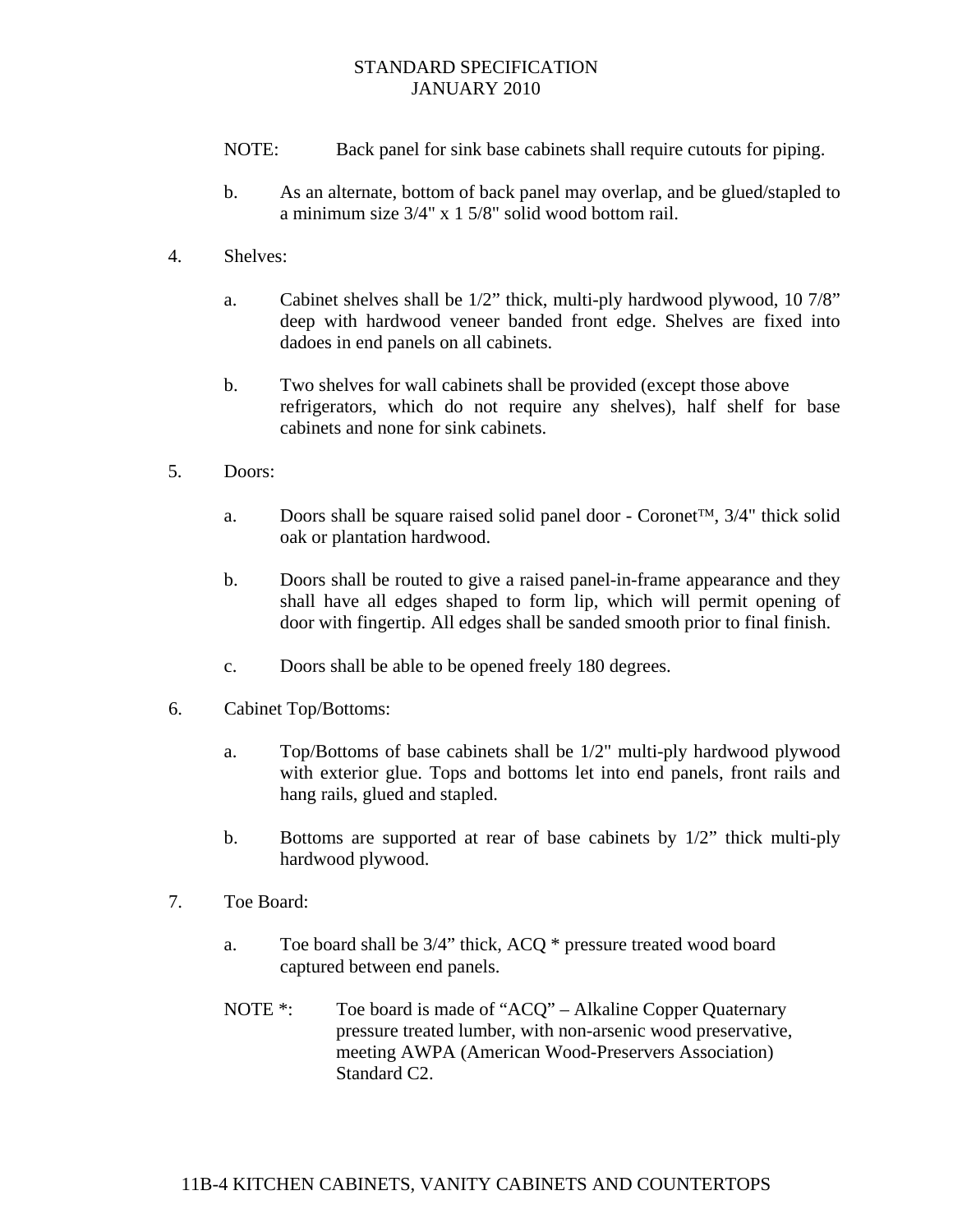- 8. Base Corner Braces:
	- a. Base corner braces shall be two  $(2)$   $\frac{3}{4}$ " x 1  $\frac{1}{2}$ " solid hardwood plywood running full depth (front to back) of cabinet. All braces shall be glued and pinned at top of cabinet to front frame, rear hanging rail and end panels
- 9. Hanging Rails:
	- a. Wall cabinets; Nominal size 3/4" thick x 3" high multi ply hardwood plywood, running full cabinet length at the top and bottom.
	- b. Base cabinets; Nominal size 3/4" thick x 7 1/4" high solid pine at the top.
	- c. All hang rails shall be rabbeted to inset in the end panels and to receive back panels
- 10. Drawers:
	- a. Drawers shall be constructed of a full four-sided box, with attached decorative front similar to doors. Four sides of drawer box shall be 11/16" solid pine lumber, grooved to receive 1/4" hardwood plywood drawer bottoms. Back of box shall be grooved into sides, and front of box shall be rabbeted into sides. All drawer box parts shall be glued and stapled together.
	- b. Drawer decorative front shall be routed to give a raised panel-in-frame appearance and they shall have all edges shaped to form lip, which will permit opening of door with fingertip. Drawer fronts shall be attached to drawer boxes with at least four wood screws, in addition to staples and glue. All edges shall be sanded smooth prior to final finish.
	- c. Drawer shall operate on side mounted metal rails (guides).
- 11. Hardware:
	- a. Door hinges shall be; Semi-concealed spring-loaded self-closing hinges with sound deadening buttons.
	- b. Drawer Guides shall be; Extreme Grade, high quality epoxy coated steel, side-mounted guides with built-in stops, self-closing and stay-closed features (100 lb. rated load capacity). Adjustable mounting brackets shall be screwed to solid pine back panel.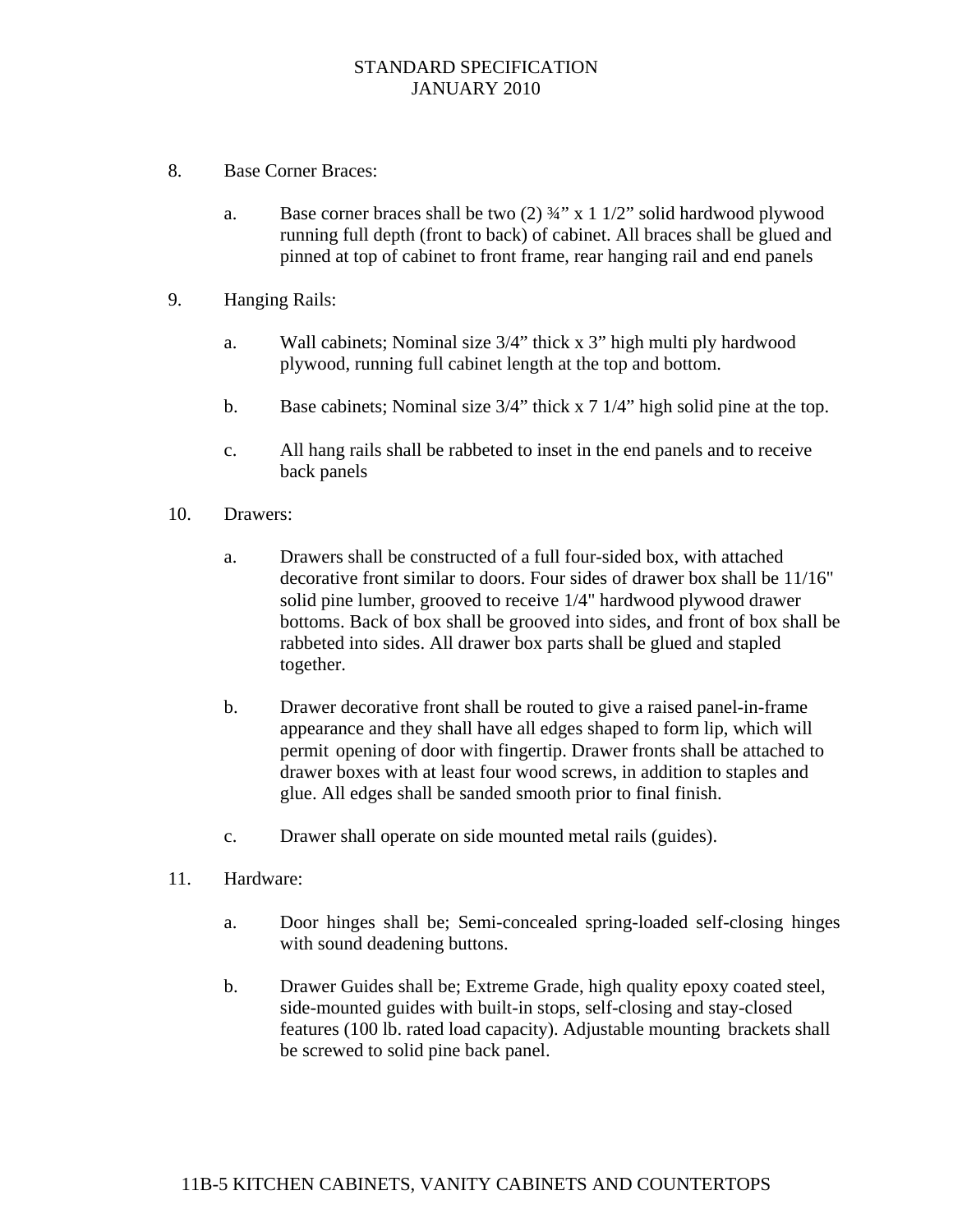- 12. Finish:
	- a. Furniture quality protective finish system on all doors, drawers fronts, front frames and veneer end panels consisting of sanding, stain, catalyzed sealer and catalyzed clear top coats.
	- b. Finish shall be selected by Project Architect from manufacturer's standard color selection (Chestnut, Cordovan, Honey or Snow).

### 11B.07 CONSTRUCTION OF VANITY CABINETS

- A. Vanity cabinets for Regular and Handicap Adaptable Apartments shall be of the same material construction and outside appearance, and must have:
	- 1. Regular Apartments:
		- a. Cabinet entire construction shall be; 5/8" multi-ply Type 1 exterior glue, hardwood plywood with high-pressure laminate on exposed exterior of the cabinet and high-pressure laminate on the interior. All edges shall be PVC bonded for a finished appearance, matching exterior of the cabinet.
		- b. Cabinet ends, doors, backs, nailers, bottoms toe-kicks shall be bored, doweled and secured with exterior type adhesive.
		- c. For cabinet sizes and design see Architect drawings.
		- d. Hardware:
			- 1) Door hinges shall be; fully concealed Euro type spring hinges, in chrome finish (two per door), providing opening up to  $95^\circ$  degrees for easy access.
			- 2) Wire type, chromium plated pulls in US 26 finish.
			- 3) (4) adjustable stainless steel (US32D) legs.
		- e. Finish shall be white laminate.
	- 2. Handicap Adaptable Apartments:
		- a. Vanity cabinets for handicap adaptable apartments shall be constructed according ANSI and UFAS Standards, which require a knee space under a lavatory. All cabinets for adaptable apartments shall be removable type, with wall permanently mounted countertop stretcher braces (brackets) support, that fits inside the removable cabinet.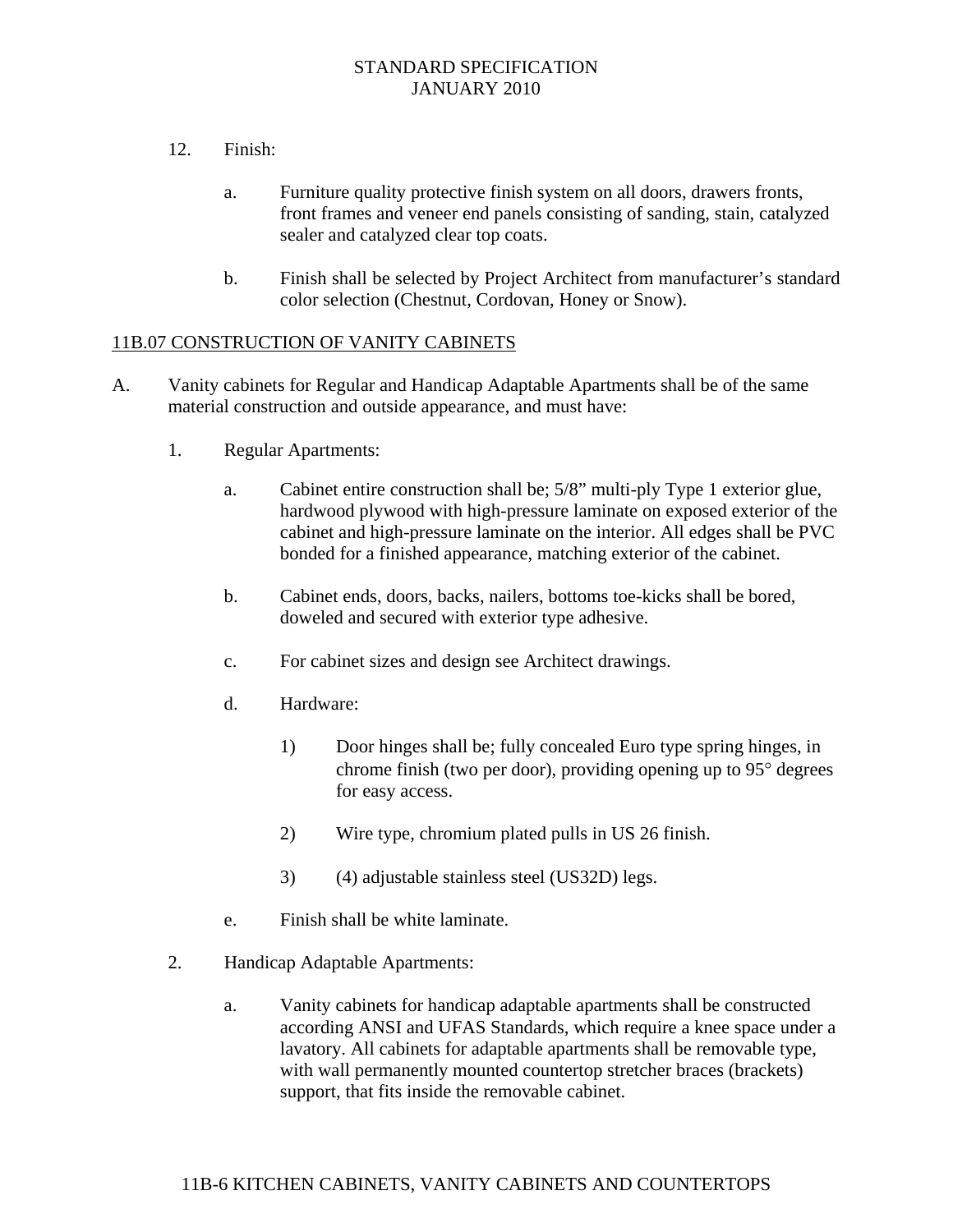- b. Cabinet entire construction (permanent and removable) shall be; 5/8" multi-ply Type 1 exterior glue, hardwood plywood with high-pressure laminate on exposed exterior of the cabinet and high-pressure laminate on the interior. All edges shall be PVC bonded for a finished appearance, matching exterior of the cabinet.
- c. Cabinet ends, doors, backs, nailers, bottoms toe-kicks shall be bored, doweled and secured with exterior type adhesive. Removable portion of cabinet shall be secured with the screws from inside to wall attached countertop lavatory.
- d. Removable panel shall be attached to stretcher braces (brackets) for pipe protection.
- e. For cabinet sizes and design see Architect drawings.
- f. Hardware:
	- 1) Door hinges shall be; fully concealed Euro type spring hinges, in chrome finish (two per door), providing opening up to  $95^\circ$  degrees for easy access.
	- 2) Wire type, chromium plated pulls in US26 finish
	- 3) (4) adjustable stainless steel (US32D) legs.
	- 4) (4) four plastic and metal holders for removable panel.
- g. Finish shall be white laminate.

### 11B.08 COUNTERTOPS

- A. Countertops for kitchens and bathroom vanity cabinets shall be:
	- 1. Countertops, back splashes and side splashes shall be made from 3/4" thick 5 ply, interior grade hardwood plywood, bonded with exterior glue, and laminated with decorative laminate – post-forming type.
		- a. The countertop shall be post formed with a 4" high back splash and a 4" high self-edged side splash against walls..
		- b. The nose of the counter top shall be the no-drip type.
	- 2. If Architect/Engineer choose "bull-nose" type edge, the plastic laminate shall be wrapped around the nose and returned 1" underneath the countertop. See Architect drawings for details.

# 11B-7 KITCHEN CABINETS, VANITY CABINETS AND COUNTERTOPS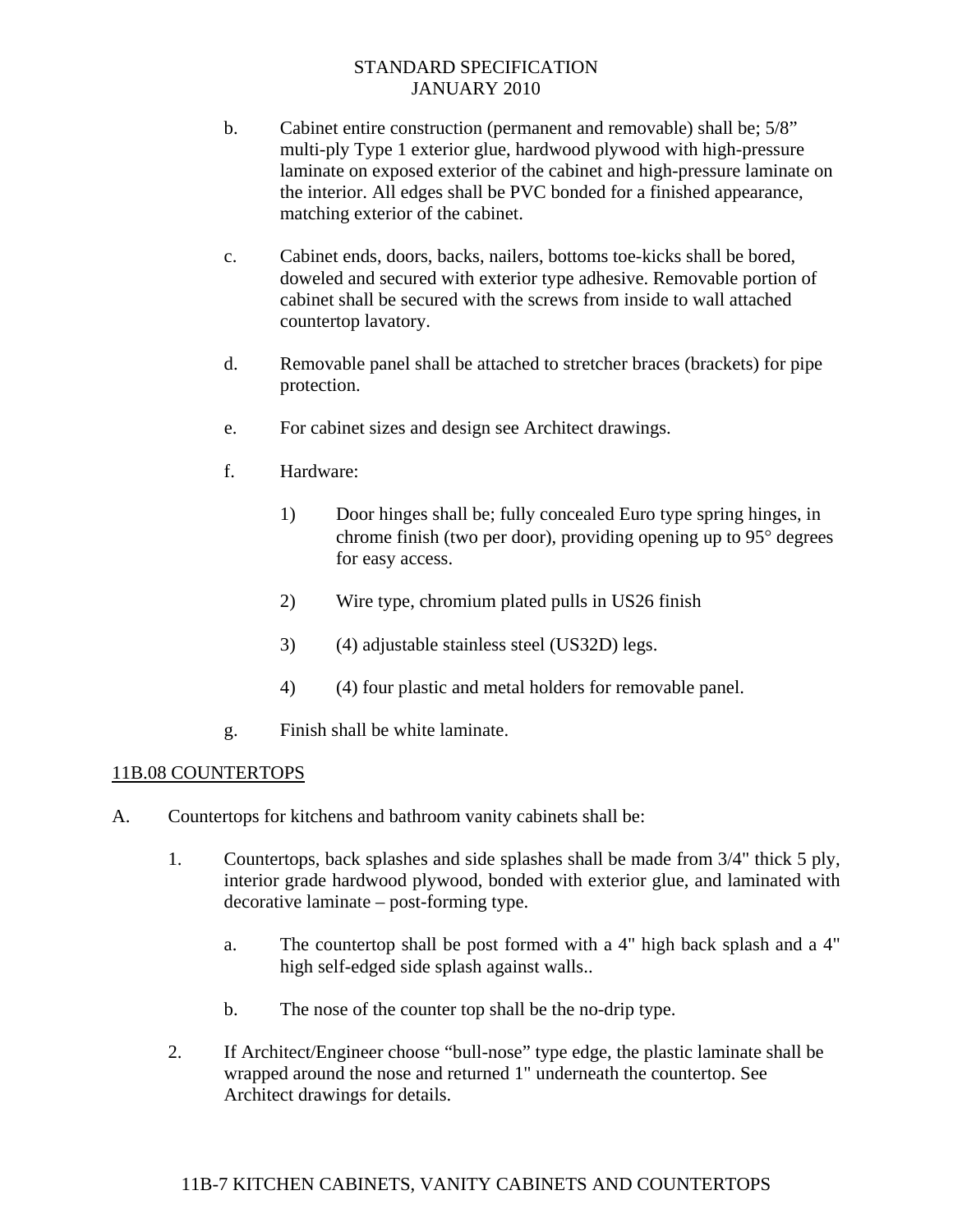- 3. Kitchens with tiled wall between counter top and wall-cabinet shall be constructed as follow;
	- a. The counter top shall be made from ¾" thick, 5 ply, exterior grade plywood with laminated high pressure plastic at the top.
	- b. 1  $\frac{1}{2}$  counter top perimeter edge (front, sides & back) shall be laminated with the same type and finish plastic.
	- c. All joints between counter top and tiled wall shall be tooled with Sikaflex<sup>®</sup> 11FC, one component, gun-grade, adhesive/sealant compound (polyurethane based sealer), manufactured by Sica Corporation, or approved equal. For references, see Scope of Work, and Architect Drawings for Kitchen Elevations and Finish Schedule.
- 4. All countertops shall be made in one piece for the full length.
- 5. Countertop cutouts for the sinks shall be provided by Plumbing Contractor according to manufacturer templates, for approved type of the sink.
- 6. Countertop cut edge of plywood, at sink opening shall be sealed with three coats of spar varnish, Impervo® 440 Spar Varnish 440 manufactured by Benjamin Moor Co., or approved by Architect/Engineer.
- 7. Installation of the sink shall be provided by Plumbing Contractor with an approved type of silicon sealer. See DIVISION 15 Section 15B PLUMBING
- 8. Front and sides of all countertops shall overhang base cabinets. Countertops shall be secured to base cabinet with a minimum of four wood screws (one in each corner). For counter top, covering several of base cabinets, adequate number of screws shall be provided to secure countertop. Provide full side-splash at wall or partial where window exists, to the extent of the wall, as shown on Contract Drawings.

### 11B.09 INSTALLATION

- 1. In order for cabinets to work properly and look right, they must be installed level, plumb, and flush with each other.
- 2. The wall behind the cabinets should be smooth, level, painted and clean.
- 3. All kitchen cabinets shall be secured to the wall blocking/backing behind gypsum board with proper mounting hardware (screws, bolts, etc.) All securing hardware of whatever type shall be spaced no greater than 12" on center.